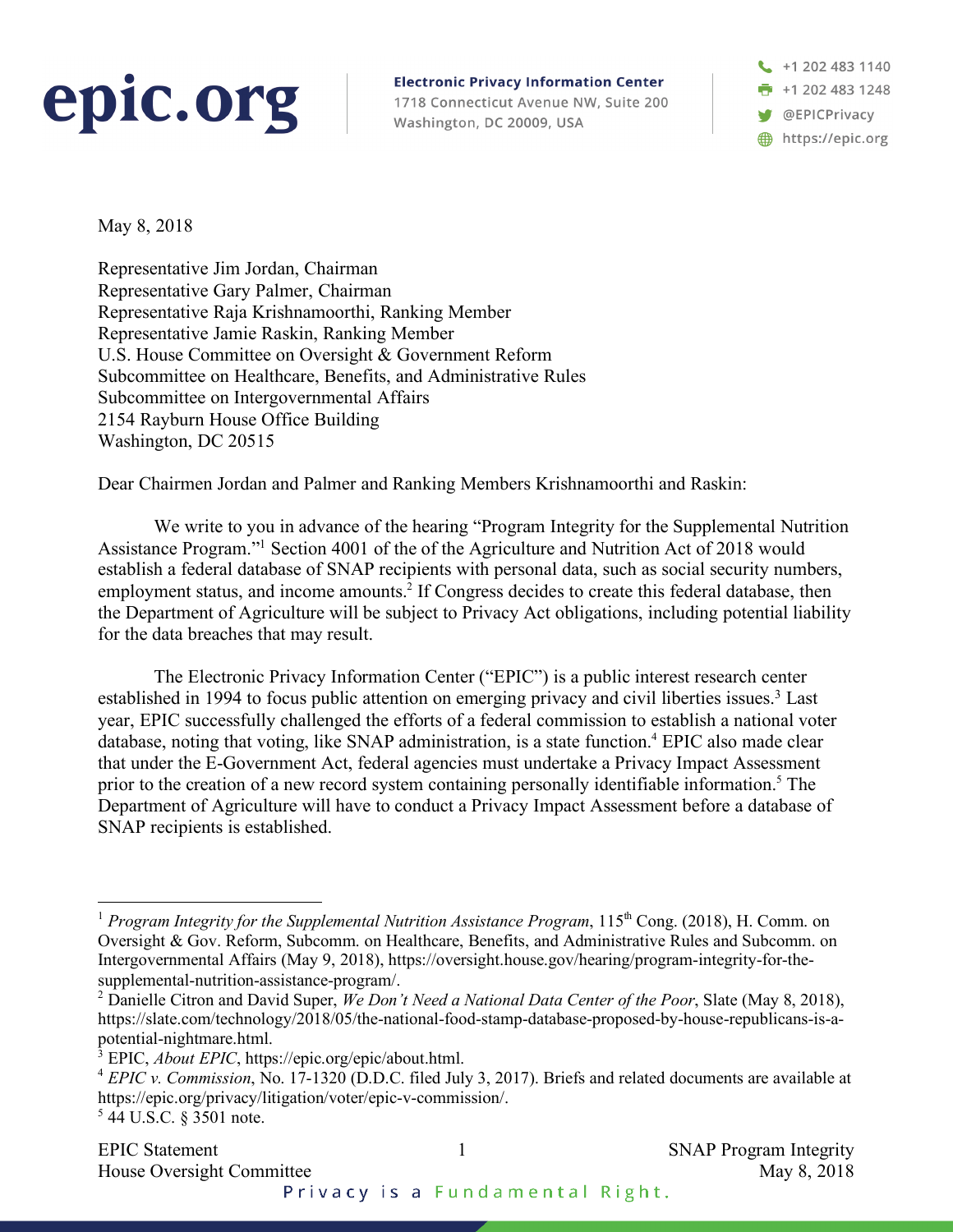Data breaches are an epidemic in the United States. 2017 marked yet another "worst year ever" for data breaches.<sup>6</sup> One report found that the number of data breaches nearly doubled from 2016 to 2017, and 73% of all U.S. companies have now been breached.7 There were 159,700 cybersecurity incidents in 2017. <sup>8</sup> These figures represent a disturbing lack of data security. Recently, government data breaches have been numerous and severe and have raised concerns surrounding the safety of data stored by the U.S Government. In recent years, data breaches have affected the Office of Personnel Management,<sup>9</sup> Internal Revenue Service,<sup>10</sup> Federal Bureau of Investigation, and the DHS.<sup>11</sup> A February 2018 report found that 57 percent of federal agencies experienced a data breach in the past year, compared to only 26 percent of non-US government agencies worldwide.<sup>12</sup>

The data breach epidemic imposes an enormous cost on the U.S. economy. According to the Department of Justice, 17.6 million individuals – 7% of all Americans – experienced identity theft, at a cost of \$15.4 billion to the U.S. economy.13 The Department of Justice found that 86% of identity theft victims experienced the fraudulent use of existing account information.<sup>14</sup> A recent report found that identity fraud increased by 16 percent in 2016, with \$16 billion stolen from 15.4 million U.S. consumers.<sup>15</sup> Identity theft continues to be the number one complaint to the FTC.<sup>16</sup>

Identity theft can completely derail a person's financial future. Criminals who have gained access to others' personally identifiable information can open bank accounts and credit cards, take out loans, and conduct other financial activities using someone else's identity. Identity theft has severe consequences for consumers, including:<sup>17</sup>

- Being denied of credit cards and loans
- Being unable to rent an apartment or find housing
- Paying increased interest rates on existing credit cards

 <sup>6</sup> Online Trust Alliance, *Cyber Incident and Breach Trend Report*, (Jan. 25, 2018),

https://www.otalliance.org/system/files/files/initiative/documents/ota\_cyber\_incident\_trends\_report\_jan2018. pdf.

<sup>7</sup> *Id*; *See also*, Thales, 2018 DATA THREAT REPORT, https://dtr.thalesesecurity.com/.

<sup>8</sup> Online Trust Alliance, *supra*, at 5.

<sup>9</sup> Dan Goodin, *Call it a "Data Rupture": Hack Hitting OPM Affects 21.5 Million*, ARSTECHNICA (July 9, 2015), http://arstechnica.com/security/2015/07/call-it-a-data-rupture-hack-hitting-opm-affects-21-5- million/. <sup>10</sup> *Id.*

<sup>11</sup> Alexandra Burlacu, *Teen Arrested Over DHS and FBI Data Hack*, TECH TIMES (Feb. 13, 2016), http://www.techtimes.com/articles/133501/20160213/teen-arrested-over-dhs-and-fbi-data-hack.htm.

<sup>12</sup> Thales, *2018 Thales Data Threat Report - Federal Government Edition* (February 2018), https://dtrgov.thalesesecurity.com.

<sup>13</sup> Bureau of Justice Statistics, *17.6 Million U.S. Residents Experienced Identity Theft in 2014*, Press Release, (Sep. 27, 2015), https://www.bjs.gov/content/pub/press/vit14pr.cfm. <sup>14</sup> *Id.*

<sup>15</sup> Javelin Strategy & Research, *Identity Fraud Hits Record High With 15.4 Million U.S. Victims in 2016, Up 16 Percent According to new Javelin Strategy & Research Study*, Press Release, (Feb. 1, 2017),

https://www.javelinstrategy.com/press-release/identity-fraud-hits-record-high-154-million-us-victims-2016- 16- percent-according-new.

<sup>16</sup> Fed. Trade Comm'n, *FTC Releases Annual Summary of Consumer Complaints* (March 3, 2017),

https://www.ftc.gov/news-events/press-releases/2017/03/ftc-releases-annual-summary-consumer-complaints. <sup>17</sup> Identity Theft Resource Center, *Identity Theft: The Aftermath 2017*,

http://www.idtheftcenter.org/images/page- docs/Aftermath2017Finalv1.pdf.